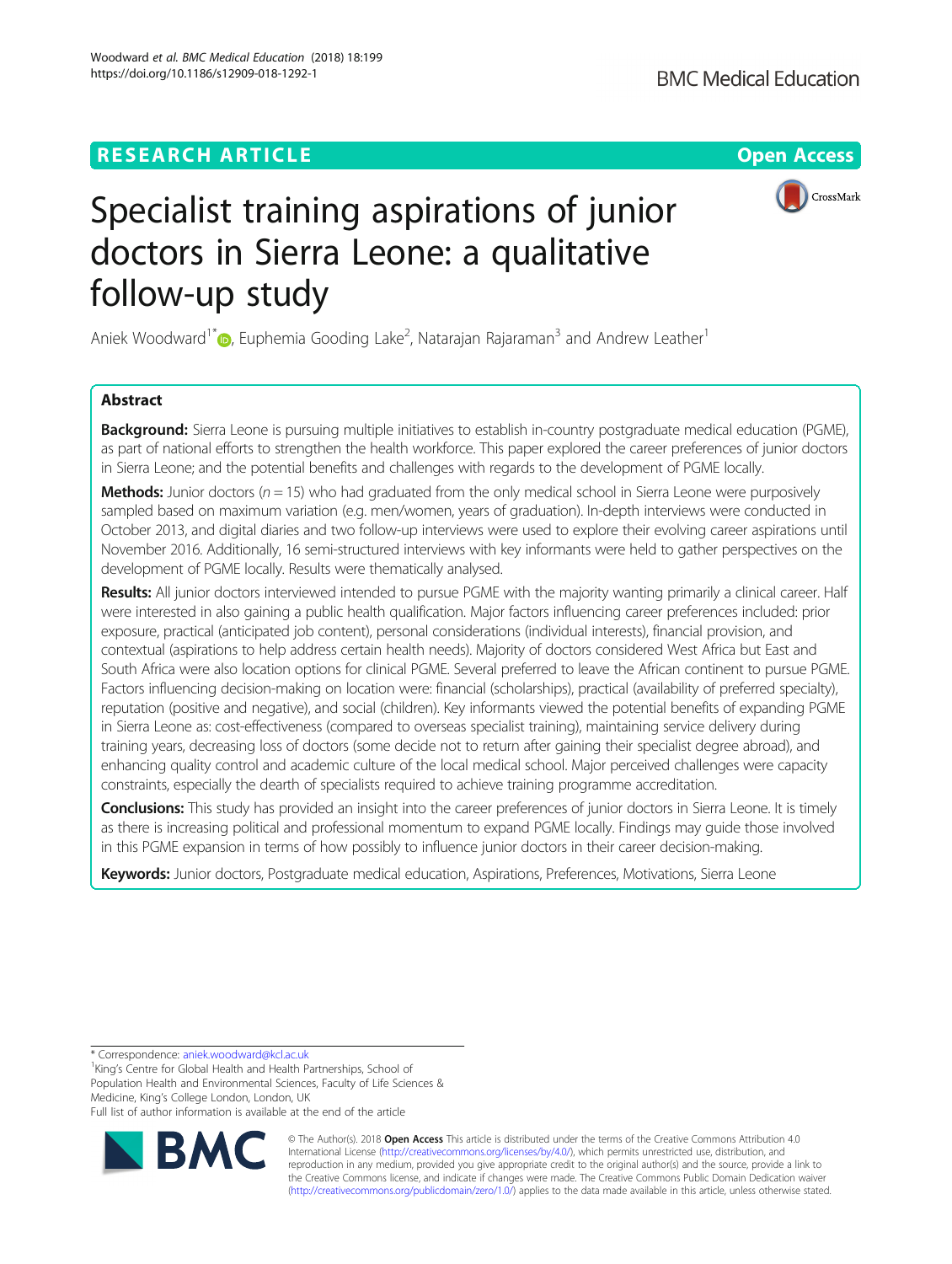## Background

A prerequisite for universal health coverage and functional health systems is having sufficient numbers of health workers within facilities with appropriate training, skill mix, distribution and performance [[1](#page-13-0)]. The majority of countries experiencing a crisis in human resources for health (HRH) are in Sub-Sahara Africa (SSA), many of them conflict-affected [\[2\]](#page-13-0). Conflict-affected countries struggle with a "flight of human capital, mismatches between skills and service needs, breakdown of pre-service training, and lack of human resource data" [\[3\]](#page-13-0). The West African Ebola outbreak of 2014–2016 exposed additional fragilities of the affected countries' health systems [[4\]](#page-13-0).

Sierra Leone has a historical shortage of health workers, including medical doctors and specialists [\[5\]](#page-14-0). The civil war 1991–2002 [\[6](#page-14-0)] and Ebola crisis of 2014–2016 have compounded this situation both directly (a dozen doctors succumbed to the virus [\[7\]](#page-14-0)), and indirectly by disrupting the production pipeline, accentuating rural-urban maldistribution, and accelerating attrition through emigration. Latest statistics are that Sierra Leone has 0.024 physicians per 1000 population [\[8\]](#page-14-0), which is far below the minimum WHO recommendation of 2.3 [[9](#page-14-0)] and Ministry of Health and Sanitation (MoHS) estimates of staffing norms to meet the Basic Package of Essential Health Services [[10](#page-14-0)]. The number of specialists in the public sector is 41, compared to the estimated requirement of 144 [\[10\]](#page-14-0).

Sierra Leone, like many other SSA countries [\[11\]](#page-14-0), has an established system for undergraduate medical education, but postgraduate medical education (PGME) remains in its infancy.

In-country undergraduate medical education has been offered by Sierra Leone's only medical school, the College of Medicine and Allied Health Sciences (COMAHS) since 1988. Postgraduate education opportunities, however, have been limited.

The West African Postgraduate Medical College (WAPMC), which includes the West African College of Physicians (WACP) [\[12\]](#page-14-0) and West African College of Surgeons (WACS) [[13](#page-14-0)], is currently the regional accreditation body responsible for training and recognition of specialists in Sierra Leone. Specialist credentialing by the WAPMC consists of three training milestones: the primary, part 1, and part 2 examinations. The primary examination functions as an entrance examination, "aimed at detecting candidates with good basic medical sciences and pathophysiology competencies" [[14](#page-14-0)]. Successful candidates enter training positions in accredited training institutions as 'residents', for a stipulated period (minimum 2 years) before attempting their part 1 examinations, then serve an additional stipulated period (minimum 2 years) before attempting their part 2 examinations. Candidates who pass part 1 are conferred the title of 'Member', and part 2 the title 'Fellow'. WACP and WACS prescribe standards for accredited training programmes, ensure compliance, administer examinations, and run mandatory and supplementary teaching courses. A training programme may be awarded 'full accreditation' when it has satisfied minimum training criteria, or 'partial accreditation' when it is deemed worthy but falling short of minimum criteria.

Increasing PGME is listed as a priority area of cadre production increase in the HRH Strategy 2017–2021, offering the rationale "to develop in-country expertise to mentor and train other clinical cadres, to support research and development of Sierra Leone's health system and to support growing tertiary care services in the long term" (p69) [\[15](#page-14-0)]. Government of Sierra Leone (GoSL) resources for PGME have previously been used for scholarships for specialist training abroad, with major destinations being Ghana and Nigeria. Over 30 doctors have been sponsored under the HRH Strategic Plan 2012–2016 for various programs within the continent  $[16]$ , of whom a handful returned by early 2017. Changes in budgeting and allocation processes, with greater GoSL discretion, are expected following implementation of the Teaching Hospital Complex Administration (THCA) and Sierra Leone Council for Postgraduate Colleges of Health Specialists (SLCPCHS) Acts. Figure [1](#page-2-0) shows a timeline of important developments for establishing local PGME in Sierra Leone.

As in-country opportunities for clinical specialisation are in their formative stages, many doctors take up alternatives abroad, which may contribute to attrition [[17,](#page-14-0) [18](#page-14-0)]. As Sierra Leone falls under the WAPMC, the 'West African route' is the most natural path. Candidates sit the primary exam in Sierra Leone, followed by training in accredited programs, usually in another Anglophone West African country. A popular alternative is the 'East African route', but there are instances of study further afield including the UK, Russia, and China. Furthermore, doctors may opt for non-clinical postgraduate studies such as a PhD (approximately 4– 6 years), or master's or diploma in public health, which open doors to more academic and public health careers.

Multiple initiatives are underway to create in-country postgraduate training pathways. These, however, are informed primarily by HRH considerations, with little available data on the prospective trainees' own views on postgraduate training. A review of published research and grey literature on PGME and specialisation preferences among medical graduates in SSA and countries affected by conflict and the Ebola crisis (see Additional file [1](#page-13-0)), shows that there is a growing evidence base of career preferences in the region, although no research has focused on junior doctors in Sierra Leone thus far.

This paper aims to explore the career aspirations and specialist training preferences and choices of junior doctors in Sierra Leone. It describes their career aspirations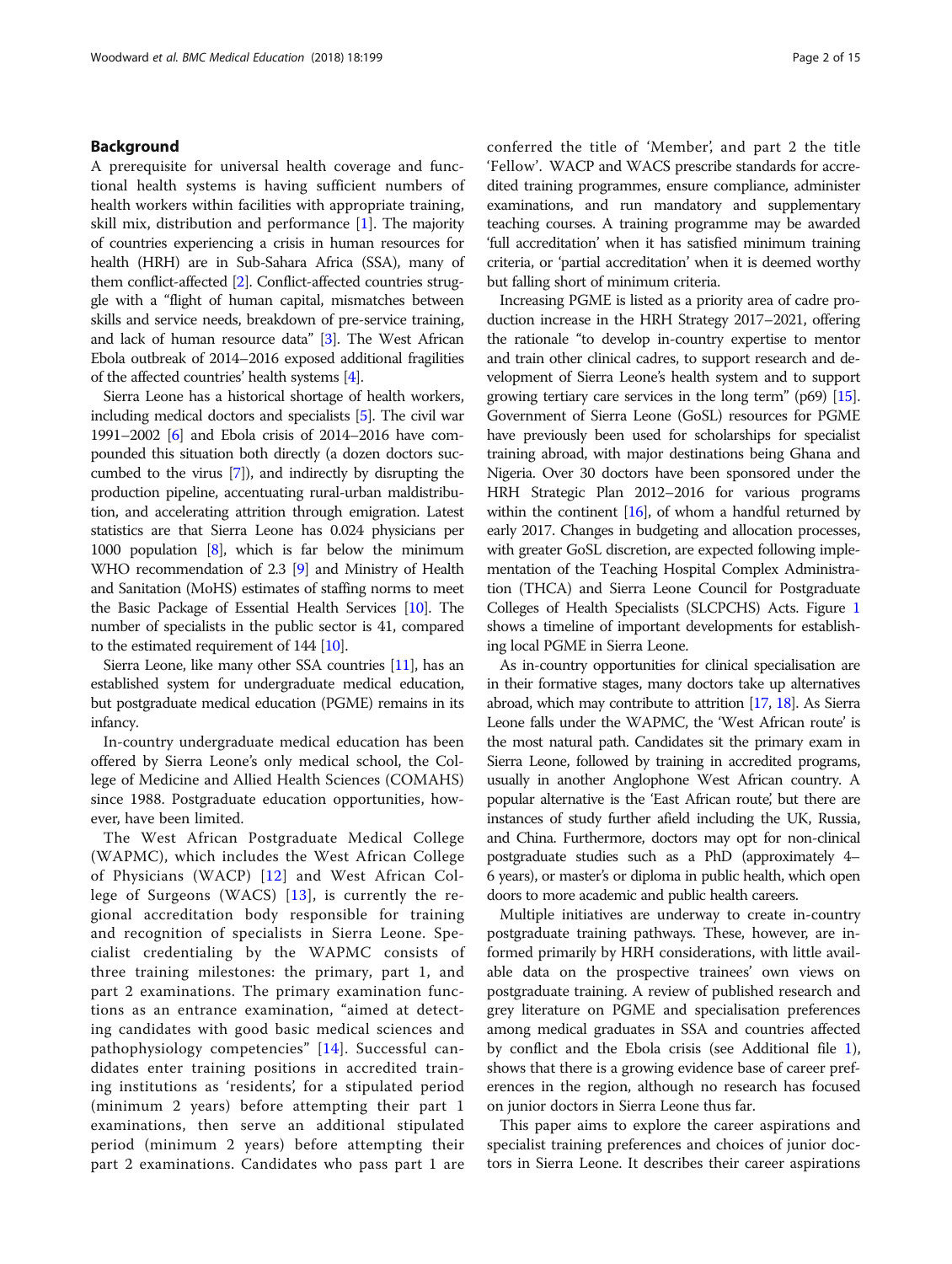<span id="page-2-0"></span>

(in the categories of clinical, academic, or public health tracks) and preferences (and where possible actual choices) for specialist training (timing, discipline, and location). In addition, the viewpoints of key informants on potential benefits and challenges of the development of postgraduate medical training in Sierra Leone is described.

## Methods

## Research design

This paper is part of a wider qualitative longitudinal (QL) interview study on the career experiences and aspirations of junior doctors in Sierra Leone.

## Recruitment of participants

Junior doctors were purposively selected based on maximum variation including balance of men/women, years of graduation and career stages (house officer, medical officer, resident), various work/study environments. This type of sampling, which originates from grounded theory, looks for "information-rich" cases [[19](#page-14-0)]. Doctors who graduated from COMAHS from 2002 onwards (i.e. post-civil war) were eligible.

Personal contacts via the King's Sierra Leone Partnership (KSLP, a collaboration between King's College London, the Centre for Global Health & Health Partnerships, and institutions in Sierra Leone that helps to strengthen the health system and operates from the country's main teaching hospital [\[20\]](#page-14-0)) were accessed to identify potential junior doctors for participation. This was followed by a process of snowballing - asking participants to recommend other participants [\[21\]](#page-14-0) - generating a list of contact and background details of 48 junior doctors. Those with characteristics required to achieve maximum variation, were invited to participate in the study by the lead researcher (AW) by

phone or email. The aim was to achieve a sample size of about 15. This size was chosen to allow for sufficient variation while still being feasible within constraints of the project. In total 28 doctors were approached and 15 agreed to participate. Not answering the phone or non-response via email after initial approach was the main reason for not being recruited.

Key informants were purposively sampled to get a range of perspectives on the benefits and challenges in medical education and workforce development post-conflict (e.g. senior teaching staff at the medical school, policy makers, NGO workers involved with programmes that train health workers, medical students), using a similar recruitment strategy to that used with junior doctors. A list of 26 key informants were identified by AW, 22 were invited and 20 agreed to participate. Two declined, saying they did not have time to be interviewed.

## Methods of data gathering

Five different methods were applied as shown in Table [1](#page-3-0), which includes an overview of each method, its objective, approach, and timeline.

A life-history approach was employed via in-depth interviews with junior doctors. This approach is understood as personal narratives situated in time and context, and was found applicable in a recent publication about career experiences of health workers in post-conflict settings [\[22,](#page-14-0) [23\]](#page-14-0).

## Data analysis

All interviews were transcribed and analysed with NVivo 10.2.2. © QSR International (a qualitative computer software programme) by the lead researcher (AW). Thematic analysis was applied to explore relationships and 'themes' across the interviews [\[24](#page-14-0)]. After familiarisation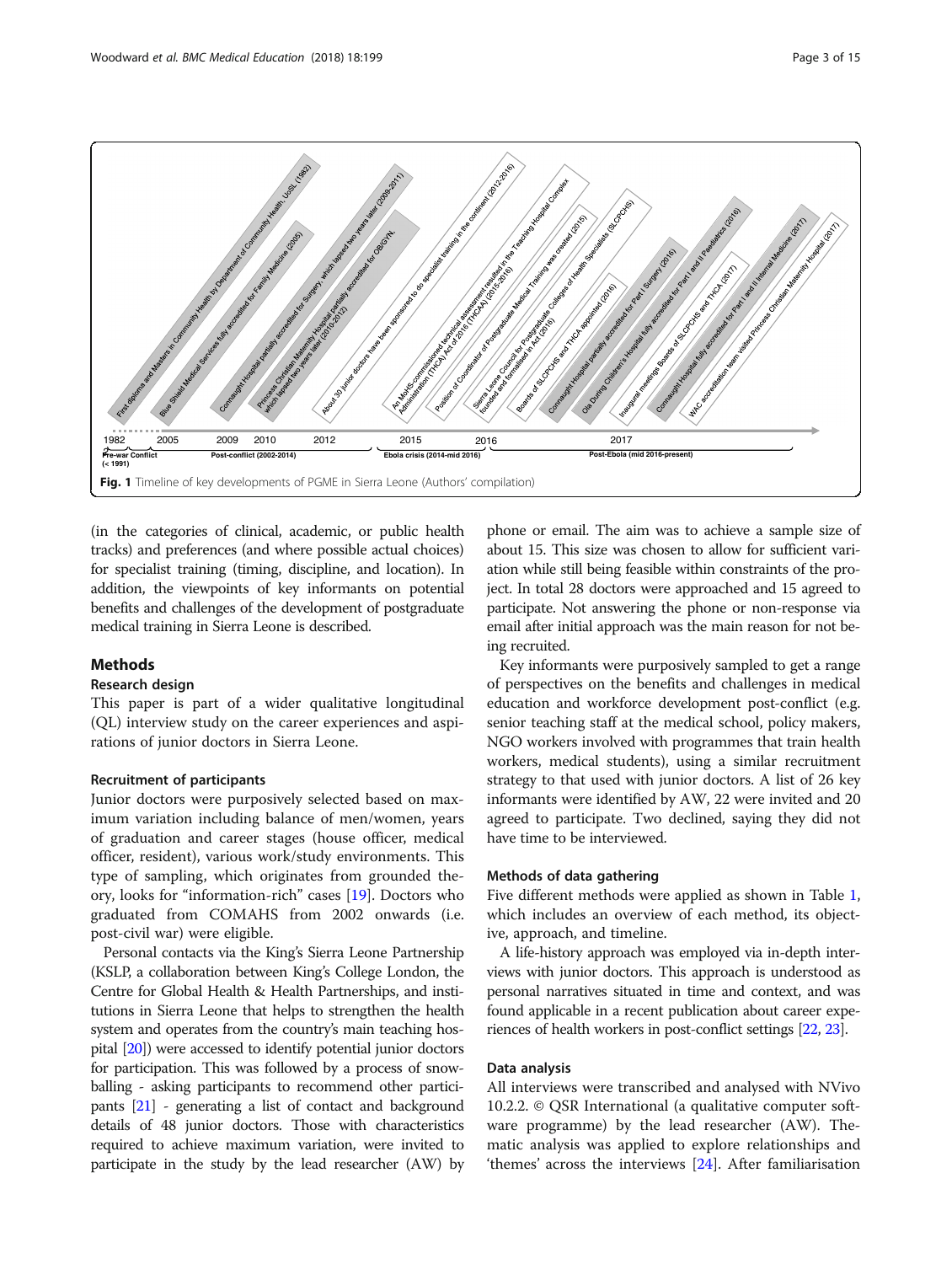| Method                                               | Objective                                                   | Approach                                                                                                                                                                                                                                                                                                                                                                 | Timeline                                                                                              |
|------------------------------------------------------|-------------------------------------------------------------|--------------------------------------------------------------------------------------------------------------------------------------------------------------------------------------------------------------------------------------------------------------------------------------------------------------------------------------------------------------------------|-------------------------------------------------------------------------------------------------------|
| 1) Semi-structured interviews<br>with key informants | To describe the policy<br>landscape on medical<br>training  | A purposively selected sample of key informants ( $n = 20$ )<br>was interviewed face-to-face. A topic quide <sup>a</sup> structured<br>interview was used including two group interviews.                                                                                                                                                                                | Oct '13; interviews<br>lasted 27-140 min<br>(63 min average)                                          |
| 2) Document analysis                                 |                                                             | Relevant policy documentation and statistics were<br>obtained (if available and accessible) via web searches<br>and contacts. These were solely used in the Introduction<br>and Discussion sections of this paper to add context to<br>the results.                                                                                                                      | Oct '13 to Nov '16                                                                                    |
| 3) In-depth interviews with<br>junior doctors        | To explore career<br>experiences and<br>aspirations         | Purposively selected sample of doctors ( $n = 15$ ) was<br>interviewed. Participants were asked to complete a<br>lifeline chart <sup>b</sup> at the start of the interview to aid<br>reflection on past experiences. Completed charts and a<br>topic quide <sup>c</sup> helped structure individual interviews.<br>Fourteen were conducted face-to-face and 1 via Skype. | Oct '13; interviews<br>lasted 67-126 min<br>(86 min average)                                          |
| 4) Digital diaries                                   | To explore evolving<br>career narratives and<br>aspirations | Participants were asked to record (via email, sms or<br>WhatsApp) accounts of 'critical events' related to their<br>career. A quidance sheet was developed to facilitate<br>recordings and emails were sent to invite recordings 4<br>times per year. 46 digital diaries were collected.                                                                                 | Feb '14 to Nov '16                                                                                    |
| 5) Follow-up interviews with<br>junior doctors       |                                                             | Follow-up interviews with previously recruited doctors.<br>First interviews focused on experiences related to the<br>Ebola crisis and the second on career aspirations. Eight<br>of 15 junior doctors were initially interviewed via Skype<br>and 7 for the second follow-interviews (6 via Skype; 1<br>face-to-face).                                                   | May '15 (interviews<br>lasted 27 min<br>average);<br>Nov '16 (interviews<br>lasted 30 min<br>average) |

<span id="page-3-0"></span>**Table 1** Overview of methods applied for larger qualitative longitudinal study and used for this paper

<sup>a</sup>Topic guides for interviews with key informants were based on the literature [\[17](#page-14-0), [46](#page-14-0)–[49\]](#page-14-0) and experiential knowledge. Guides were adapted <sup>a</sup> for different types of key informants but generally covered the following topics: evolution of medical school policy; impact of civil war on human resources for health and medical education; coordination, monitoring and regulation of COMAHS; planning and recruitment of medical workforce; quality of medical education; postgraduate medical education and professional development opportunities; financing of medical school; migration/retention of doctors; deployment and distribution of doctors; and gender issues. The interview guide for key informants was piloted with an NGO worker

bLifeline chart recorded key family events (births, deaths, illnesses), places lived, educational and employment history

c Topic guide for initial interviews with junior doctors was based on the literature [\[18](#page-14-0), [50](#page-14-0), [51\]](#page-14-0) and experiential knowledge and covered the following topics: reasons to start medical education; experiences and financing of medical school; work experiences and options since graduation; attitudes to migration, attitudes to public and private sector work; quality control and regulation; job market and career aspirations; social demands and expectations; and gender issues. A pilot small focus group was conducted with three medical students from Sierra Leone to test the life-line chart and part of the interview guide for junior doctors. No changes to the format of the interview were necessary as students understood all questions

with the transcripts, data was initially coded and further refined, ordered, reordered, categorised and themed until a final coding framework was identified. This matrix was then applied to all transcripts.

Various recommended approaches [\[25](#page-14-0)] were considered to increase validity of the interpreted data. Firstly, through constant comparison, differences and similarities were explored. Differences by gender, cohort year, and preferred area of medical specialism were the main foci. Efforts were made to search for 'deviant cases', which are those that might disconfirm emerging themes [\[19\]](#page-14-0). Secondly, single counting was used to indicate how strong the evidence of certain experiences was amongst the study cohort [\[26\]](#page-14-0). Lastly, initial findings were discussed with co-authors to check if results were aligned with the study objectives.

The results section includes numerous direct accounts, which are particularly important in the life-history approach [[27](#page-14-0)]. The source of each quote cited is indicated as junior doctor (JD), policy maker (PM), senior clinician (SC), or NGO worker (NGO), accompanied by a randomly assigned number for each participant, to illustrate the variety of responses. Unless otherwise specified, interviews were conducted around October 2013. Sources were excluded if it was felt that this could identify participants.

#### Results

## Participant characteristics

Table [2](#page-4-0) provides an overview of the characteristics of all study participants. Two medical students (group interview) and two policy makers (group interview of four) were excluded as part of the key informant sample, because they did not provide information on the development of postgraduate education. Findings from these key informants will be used in other analyses.

Four junior doctors (4/15; 3 male, 1 female) were lost during the three-year follow-up study as they did not respond to requests for further interview, although two still provided a diary (one at 8 and another at 12 months follow-up).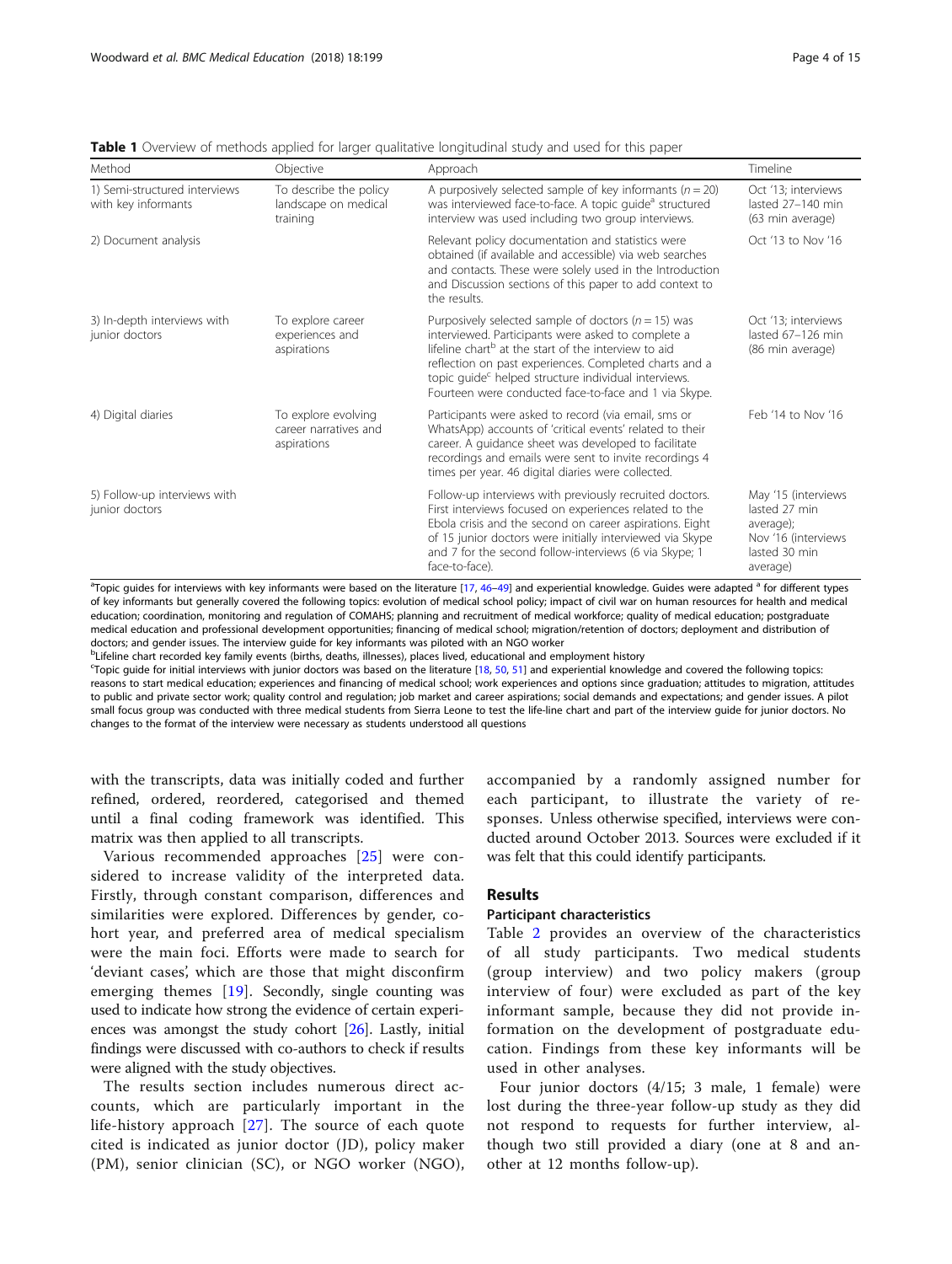<span id="page-4-0"></span>

|  |                              | <b>Table 2</b> Study participant characteristics as per November 2013 |  |  |
|--|------------------------------|-----------------------------------------------------------------------|--|--|
|  | (unless otherwise specified) |                                                                       |  |  |

| Sample                            | Characteristic               |                                                                                                                                               |  |
|-----------------------------------|------------------------------|-----------------------------------------------------------------------------------------------------------------------------------------------|--|
| Junior doctors<br>(JD) $(n = 15)$ | Age                          | 29 years (average); 24-35 years<br>(range)                                                                                                    |  |
|                                   | Sex                          | 60% male; 40% female                                                                                                                          |  |
|                                   | Graduation year <sup>d</sup> | 2015 $(n = 1)$ , 2013 $(n = 2)$ , 2012<br>$(n=4)$ .<br>2011 $(n = 2)$ , 2010 $(n = 1)$ , 2009<br>$(n=3)$ ,<br>2008 $(n = 1)$ , 2006 $(n = 1)$ |  |
|                                   | Children <sup>a</sup>        | yes (33%); no (67%)                                                                                                                           |  |
|                                   | Marital status <sup>a</sup>  | single/dating/divorced (60%);<br>married (40%)                                                                                                |  |
|                                   | Religion                     | 53% Christian; 47% Muslim                                                                                                                     |  |
| Key informants<br>$(n = 16)$      | Sex                          | 75% male; 25% female                                                                                                                          |  |
|                                   | Type                         | Policy makers (PM) $(n = 6)$ ,<br>Senior clinicians <sup>b</sup> (SC) $(n = 6)$ ,<br>NGO workers <sup>c</sup> (NGO) $(n=4)$                   |  |

<sup>a</sup>Characteristic as per November 2016

<sup>b</sup>Many of these Sierra Leonean clinicians were also employed by the medical school

Most of these international NGO workers had a clinical background

#### Thematic findings

The analytical framework consisted of five themes: 1) Intentions to pursue PGME; 2) Preferred medical disciplines and careers; 3) Factors influencing career preferences; 4) Preferred locations for PGME and motivations; 5) PGME expansion in Sierra Leone. Table 3 provides an overview of these themes and their sub-themes.

| <b>Table 3</b> Overview of themes and sub-themes |  |  |
|--------------------------------------------------|--|--|
|--------------------------------------------------|--|--|

| Theme                                | Sub-themes               |  |  |
|--------------------------------------|--------------------------|--|--|
| 1. Intentions to pursue PGME         |                          |  |  |
| 2. Preferred medical disciplines and | 2.1 Medical disciplines  |  |  |
| careers                              | 2.2 Clinical career      |  |  |
|                                      | 2.3 Public health career |  |  |
|                                      | 2.4 Academic career      |  |  |
| 3. Factors influencing career        | 3.1 Exposure             |  |  |
| preferences                          | 3.2 Practical            |  |  |
|                                      | 3.3 Personal             |  |  |
|                                      | 3.4 Financial            |  |  |
|                                      | 3.5 Contextual           |  |  |
| 4. Preferred locations for PGME and  | 4.1 Locations            |  |  |
| motivations                          | 4.2 Motivations          |  |  |
|                                      | 4.2.1 Financial          |  |  |
|                                      | 4.2.2 Practical          |  |  |
|                                      | 4.2.3 Reputation         |  |  |
|                                      | 4.2.4 Social             |  |  |
| 5. PGME expansion in Sierra Leone    | 5.1 Observed benefits    |  |  |
|                                      | 5.2 Perceived challenges |  |  |

## Theme 1. Intentions to pursue PGME

All (15/15) junior doctors in this study aspired to pursue postgraduate education. Reasons given were having "so much ambition to know things" (JD5), and wanting to progress in their careers:

"Don't want to get stuck here [in my career] as house officer or medical officer." (JD13).

"If you do not pursue any other thing, if you do not specialise, if you do not acquire a Masters programme, you just remain a medical officer. Get it? So you only change your status when you pursue something." (JD8).

Generally, they wanted to start PGME "as soon as possible" after they completed the obligatory internship. Two doctors believed this to be easier:

"I don't want to relax and then later on try to specialise. It will be difficult" (JD1)

"I think it's [specialisation] better when you're young, you have more energy to do this." (JD15)

Thus, all participants hoped to specialise and soon.

#### Theme 2. Preferred medical disciplines and careers

Junior doctors expressed preferences for a variety of medical disciplines during the study period. Additionally, three types of careers were discussed in interviews, including clinical, public health, and academic.

2.1 Medical disciplines Table [4](#page-5-0) gives an overview of all postgraduate disciplines participants considered during the study period (Oct 2013 to Nov 2016). Eight (6/9 male; 2/6 female) had an ambition to follow a surgical specialty and twelve (6/9 male; 6/6 female) a medical specialty (as defined by the WAPMC).

Two-thirds (10/15) were set on one specific discipline and a third (5/15) had multiple interests: "I'm still interested in [name specialty] but now I'm also interested in [name other specialty]" (JD4). The majority (10/15) changed their preferences over time (including before and during the study period).

2.2 Clinical career A clinical career was most popular (13/15) and all of those who hoped to become a clinical specialist were actively pursuing postgraduate education. For example, two residents started training and six others prepared for and/or sat the primary exams during the study period. In addition, everyone hoping to obtain a clinical specialisation seemed knowledgeable about which countries offered their preferred postgraduate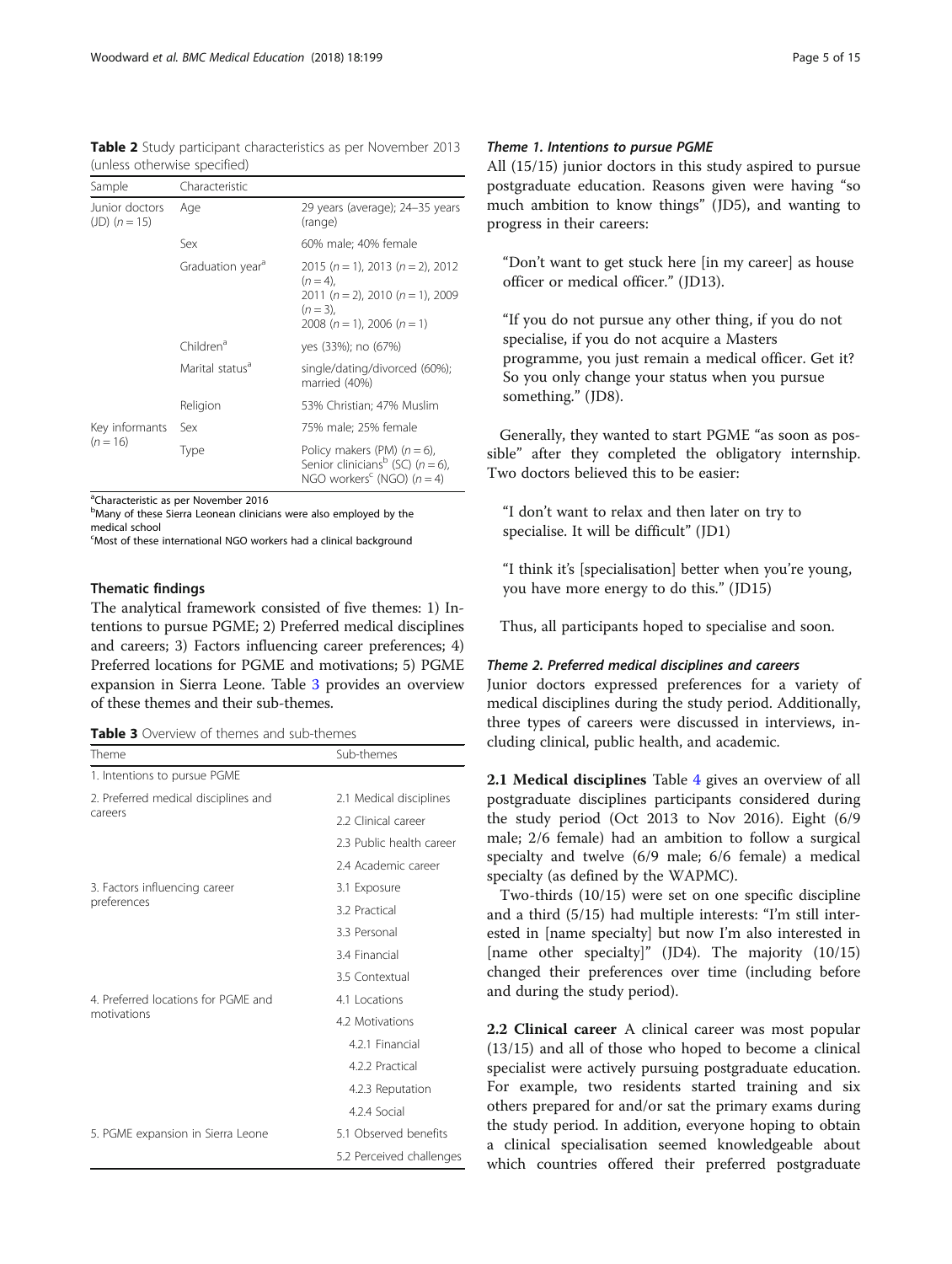<span id="page-5-0"></span>**Table 4** Postgraduate specialties junior doctors ( $n = 15$ ) were interested in pursuing during study period (multiple specialties possible per participant)

| Postgraduate specialty                | Number  | Gender                       |  |
|---------------------------------------|---------|------------------------------|--|
|                                       | (% )    | $M = male;$<br>$F = f$ emale |  |
| Public Health <sup>a</sup>            | 7(47%)  | $M = 4; F = 3$               |  |
| Internal medicine <sup>b</sup>        | 4 (20%) | $M = 3; F = 1$               |  |
| Obstetrics & Gynaecology <sup>c</sup> | 3(13%)  | $M = 2; F = 1$               |  |
| Radiology <sup>c</sup>                | 3(13%)  | $M = 2; F = 1$               |  |
| Family medicine <sup>b</sup>          | 2(13%)  | $F = 2$                      |  |
| General surgery <sup>c</sup>          | 2 (13%) | $M = 2$                      |  |
| Infectious disease <sup>b</sup>       | 2 (13%) | $M = 1$ ; $F = 1$            |  |
| Community Health <sup>b</sup>         | 1(7%)   | $F = 1$                      |  |
| Accident & Emergency <sup>d</sup>     | 1(7%)   | $M = 1$                      |  |
| Laboratory medicine <sup>b</sup>      | 1(7%)   | $M = 1$                      |  |
| Psychiatry <sup>b</sup>               | 1(7%)   | $M = 1$                      |  |
| Paediatricsb                          | 1(7%)   | $F = 1$                      |  |

ancludes courses in Public Health, Tropical Health, or International Health. These are typically 1 year Master programmes

bSpecialty falls under the West African College of Physicians (WACP) [[12\]](#page-14-0)<br>SSpecialty falls under the West African College of Surgeons (WACS) [13] <sup>c</sup>Specialty falls under the West African College of Surgeons (WACS) [\[13](#page-14-0)]  $\overline{P}$ This specialty is not recognized in WACP or WACS [[12,](#page-14-0) [13](#page-14-0)]

education, and medical officers were most likely to actively explore funding opportunities.

"I'm still searching the internet and other places for scholarships and other sponsors." (JD3).

2.3 Public health career While half of the sample (7/ 15) were interested in obtaining a public health related degree, only two doctors intended to enter a public health career. In addition, four hoped for their future career to include some aspect of public health:

"I'd like to do public health as well. But public health can always be done together with [name clinical specialty] later on." (JD4)

2.4 Academic career While none of the junior interviewees aspired a full-time academic career, a third (5/15) dreamt of doing some academics 'on the side':

"Because my dream is that by the age of forty I should at least have got all the professional accolades I need and then like actually be a full-fledged clinician and doing a bit of academics on the side." (JD2)

Half (7/15) were involved in teaching medical students either in a formal role as a Demonstrator or Assistant

Lecturer within the medical school (5/15) or more informally (2/15) through teaching wards rounds. Only one doctor was pursuing postgraduate course in health professional education. Others (6/15) engaged in teaching, relied on being mentored by senior lecturers:

"I'm an assistant lecturer so I have an immediate boss. She gives me materials, textbooks, sometimes websites, PowerPoint. I have to go over there [to the medical school] and make some modifications and then I do the teaching. Sometimes I go with her to the lecture" (JD8)

Having outlined the specialty and career preferences of junior doctors in this sample, the following section describes the factors underlying such aspirations.

#### Theme 3. Factors influencing career preferences

Five categories of considerations were identified that influence the preferences of junior doctors for type of specialty and career: 1) Exposure covers the ways participants are exposed to the different medical disciplines and gained an interest in pursuing these; 2) Practical encompasses considerations like perceived content of the specialist job and employability; 3) Personal is about their individual interests and beliefs about their abilities; 4) Financial includes their concerns and successes around funding for postgraduate studies; and 5) Contextual considers their aspirations to help address health needs in Sierra Leone and national demands for certain medical specialties.

Table 5 gives an overview of these categories by the types of medical careers (i.e. clinical, public health, academic) and how many doctors mentioned these in their accounts.

Below, each category is described and examples given of how these influenced the career preferences of participants.

3.1 Exposure The main reason why junior doctors in this study expressed a medical specialisation preference was through previous clinical exposure. Rotating through various disciplines as a medical student and then intern was mostly commonly mentioned:

**Table 5** Number of junior doctors (total  $= 15$ ) who mentioned identified categories of factors in their accounts on three different types of careers (i.e. clinical, public health, academic)

|                 |                   |    |    | Exposure Practical Personal Financial | Contextual |
|-----------------|-------------------|----|----|---------------------------------------|------------|
| Clinical        | $\overline{1}$ () |    |    |                                       |            |
| Public health 5 |                   | ↖  |    |                                       |            |
| Academic        |                   |    |    |                                       |            |
| Total           |                   | 16 | 13 | 13                                    |            |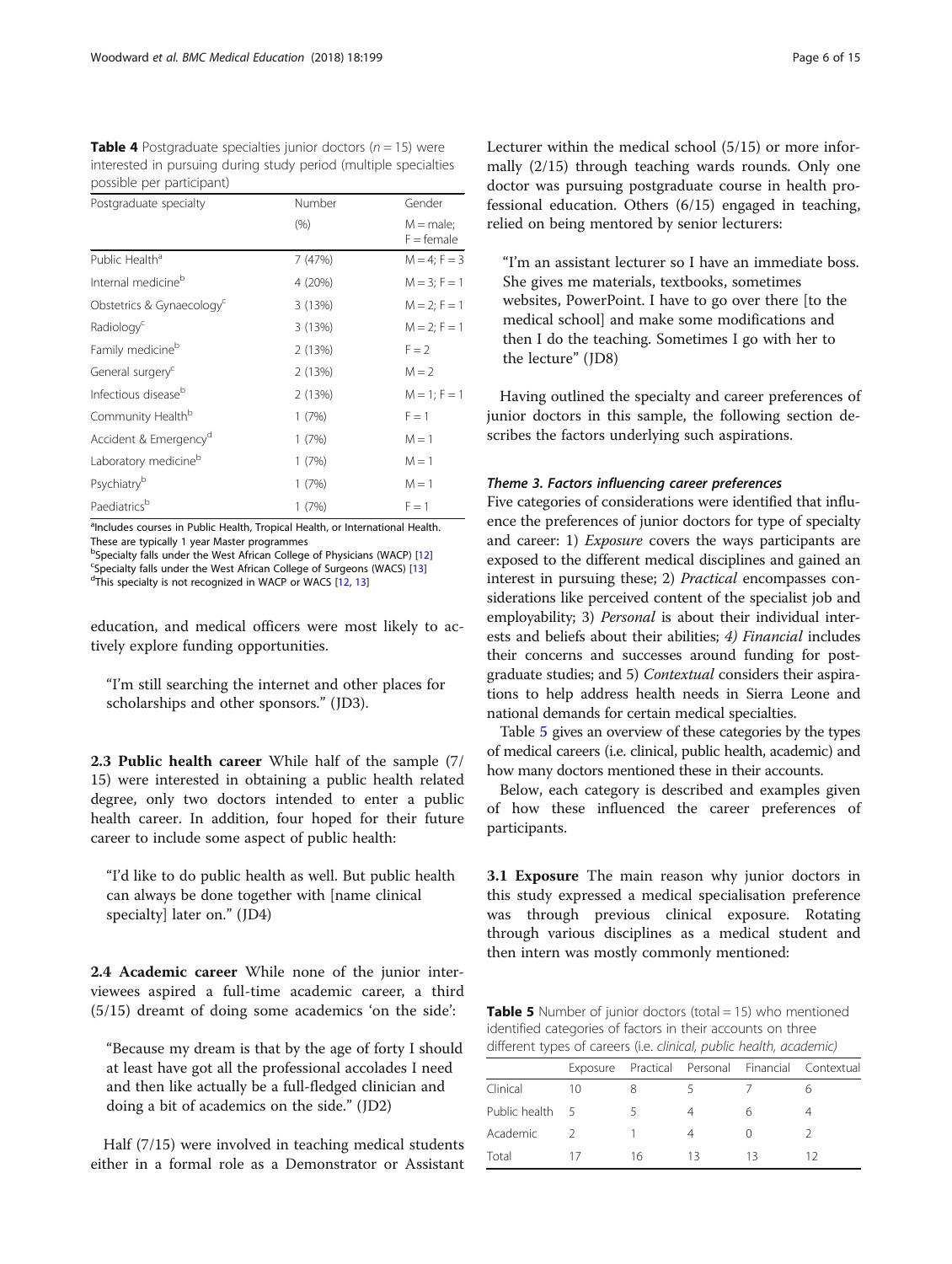"I mean I've done rotations in all the disciplines…And I think [specialty] is like the most, it's more me." (JD2)

Electives or other international experiences was another way to gain an interest in a specific specialty:

"That [elective in European country] also made me to have more interest in [specialty]. Because when I went there [to that country], things were so different." (JD11, Oct 14)

An interest in public health was fuelled by the Ebola crisis (2014–2016), with only two doctors intending to get a public health degree before the crisis and six after the crisis:

"I wanted to do [clinical specialty] but in time [due to Ebola crisis] I've seen that public health looks at the health issues differently and much more comprehensive. So I've gained interest in public health." (JD15, Oct 16)

Role models were important sources of inspiration during undergraduate and early career experiences. This was particularly evident in gaining a preference for a certain clinical discipline:

"What motivated me to [clinical specialty] is that I mean the [specialist] that we have now, Dr [x] he's very good. When you're posted to Dr [last name] the [specialty] he would explain. It was so simple, it was so easy, you would understand everything." (JD12)

Junior doctors were not only influenced by what senior doctors said and how they taught but also how they perceived their behaviours:

"Almost all [specialists x] in our hospitals here and at COMAHS, they are very nice people, unlike the [specialists y] people. They have some attitude problem. Some of them are like proud." (JD4)

Observations of what different types of specialists are like, influenced what they wanted to become: "I'm not the [specialist] type of person so I'm not going into [specialty]" (JD8) and "It's [specialist] more of who I am; It fits into the kind of doctor I think I am" (JD2).

Role models also played a part in getting participants interested in teaching. One doctor had family in academia and another was inspired by house officers when still in medical school:

"When I was in first year, the department of anatomy there were two doctors, Dr [x] and Dr

[z]…And they were very instrumental in helping me understand anatomy…I hope I can do as much as they did with me." (JD6)

3.2 Practical Junior doctors described several practical factors that influenced their PGME choice. For clinical specialties, participants mainly talked about factors related to the anticipated job content  $(7/15)$ , location of  $(1/15)$ and ease of entry into (1/15) the postgraduate programme.

Phrases used by doctors seeking a surgical career path included: seeing "quick results" (2/15), the opportunity "to work with your hands" (2/15) and "surgeons can act as medic but not the other way around" (1/15). The anticipated amount of standing, however, in surgery deterred two female doctors from pursuing a surgical career. Two other women were drawn towards family medicine because of the anticipated job variety (1/15), the opportunity to "treat the whole family" (1/15), and the opportunity to do it in Sierra Leone, close to their children (1/15). Practical benefits given for internal medicine were being able to "offer your services almost everywhere" (unlike a surgeon who needs a theatre) (1/15), "see results" (1/15), and "because it's less competitive and I can easily get a placement in that area"  $(1/15)$ . Factors pushing doctors away from specialising in internal medicine were a dislike for much reading (1/15) and the inability to help some patients (1/15):

"I sometimes think it's [internal medicine] depressing; seeing patients everyday asking them their complaints. Some patient get better and you feel good. But some patients just get worse every day. And there are some cases there's nothing you can do about. So it gets depressing."

The main practical reason for wanting to obtain a public health degree was to become more employable (5/15). Other reasons (multiple possible) were to increase opportunities for entry into research (1/15), to gain promotion (1/15) and to secure a job within the NGO sector (3/15):

"And of course with Ebola I found out there are a lot of opportunities in public health. I mean if you do [public health] there are more opportunities to work for these big [NGO] organisations." (JD15, Oct 16)

One female doctor wanted to enter a public health career, because it is less-time consuming than a clinical career, allowing more time for family:

"[Clinical] specialisation training, not likely. Maybe another Master's, hopefully sometime in the future.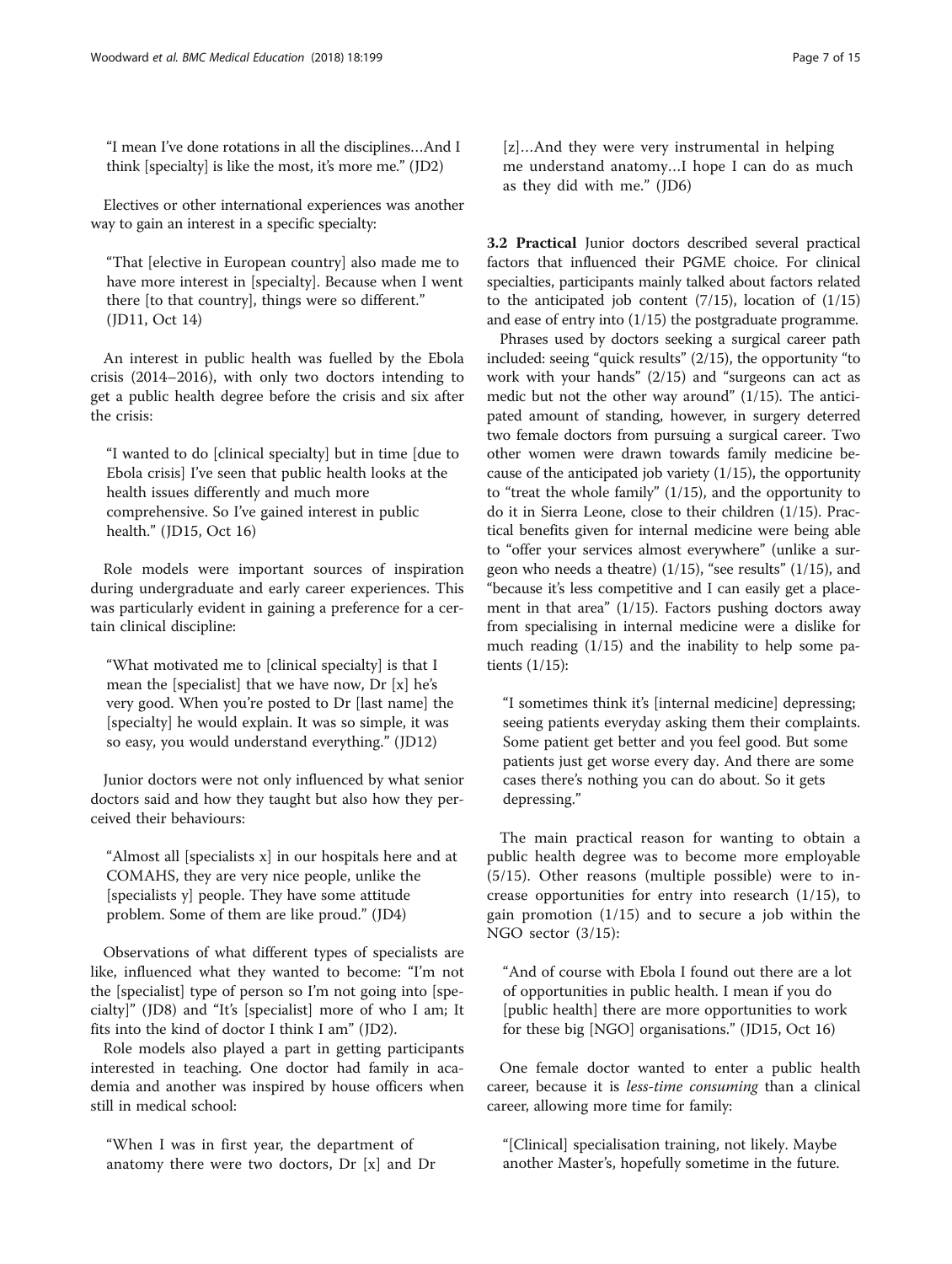But I have to think of family life as well. And specialisation takes quite a while and you need so much dedication, which I don't know if I could do right now." (JD13, Oct 16)

A practical motivation given for teaching medical students is that it helps preparation for the primary exams:

"However, I am really enjoying it [teaching]; it gives me an opportunity to get myself well prepared for future post grad exams within a short time." (JD8)

3.3 Personal Individual interest and passion equally influenced the three types of careers, with four out of 15 doctors mentioning this for each.

"I want to go for something [clinical specialty] that I have passion for." (JD3)

"I've always been interested in [public health]." (JD10)

"In fact I enjoy it [teaching] so much; I have passion for teaching." (JD5)

The ability to share knowledge and to interact with students led to a passion for teaching. "Helping masses of people" and "looking at health issues differently and more comprehensively" explained an interest in public health. Clinical career interests are fuelled by exposure, practical, and contextual drivers, which are explained under similarly named headers. Another personal driver, however, of clinical specialisation is perception of own abilities, which came up in the accounts of two male doctors:

"And it [clinical specialty] suits me because for example physiology and pharmacology they are subjects that I'm well-grounded in so I can easily get into and then it's my passion you know"

"Because all science students usually say that chemistry is difficult but I find chemistry very easy."

3.4 Financial All expressed a concern about payment of postgraduate training. Financial factors were prominent in accounts on decision-making about location of postgraduate training (11/15), clinical training experiences of residents (2/2) (both further described under 'Preferred location for postgraduate training') and type of specialty, including public health  $(6/15)$  and clinical  $(7/15)$ .

"Also I have grown to like [clinical specialty] but my worry is that I will not be able to afford to pay for post graduate studies" (JD1, Aug 14)

These worries were based on experiences by themselves and others in being unsuccessful in securing a scholarship.

"I want to get a specialty training so that I can be more helpful. You know, more sharp in doing whatever I want to do to help people. But unfortunately they [Ministry of Health] told me that they are unable to pay for people now." (JD14)

"Because you have seniors [junior doctors] who have done their primaries…and scholarships are not forthcoming." (JD5)

A comment by a resident abroad, who did get a scholarship by the government of Sierra Leone, confirms this challenge.

"I was fortunate to go [abroad for specialist education] but most of my colleagues can't go." (JD8, Oct 14)

The Ebola crisis further limited availability of such scholarships, at least temporarily:

"I went in for [medical specialty entry] exams set by the West African College and I succeeded in that exam. The success came at a bad time. Because it was then that we had the Ebola outbreak in the country. So all of us who were to go to Ghana or Nigeria or any East African country for postgraduate training, we were summoned to an informal meeting by the Ministry of Health and Sanitation. And so they have to tell us that this is a bad time for the country. It's so much that we'll have very small amount of doctors in the country, we cannot afford letting you go, we're begging you to stay to help the situation." (JD14, May 15)

A third of junior doctors (5/15) was willing to forsake their first choice should a scholarship become available for another specialty.

"So my [specialty] choice is one; the support is another issue. Because I liked all my rotations. Any rotation I go through I have a special passion for. Because if there's any time that I can't afford to go with what I want, I can manage with the other." (JD9)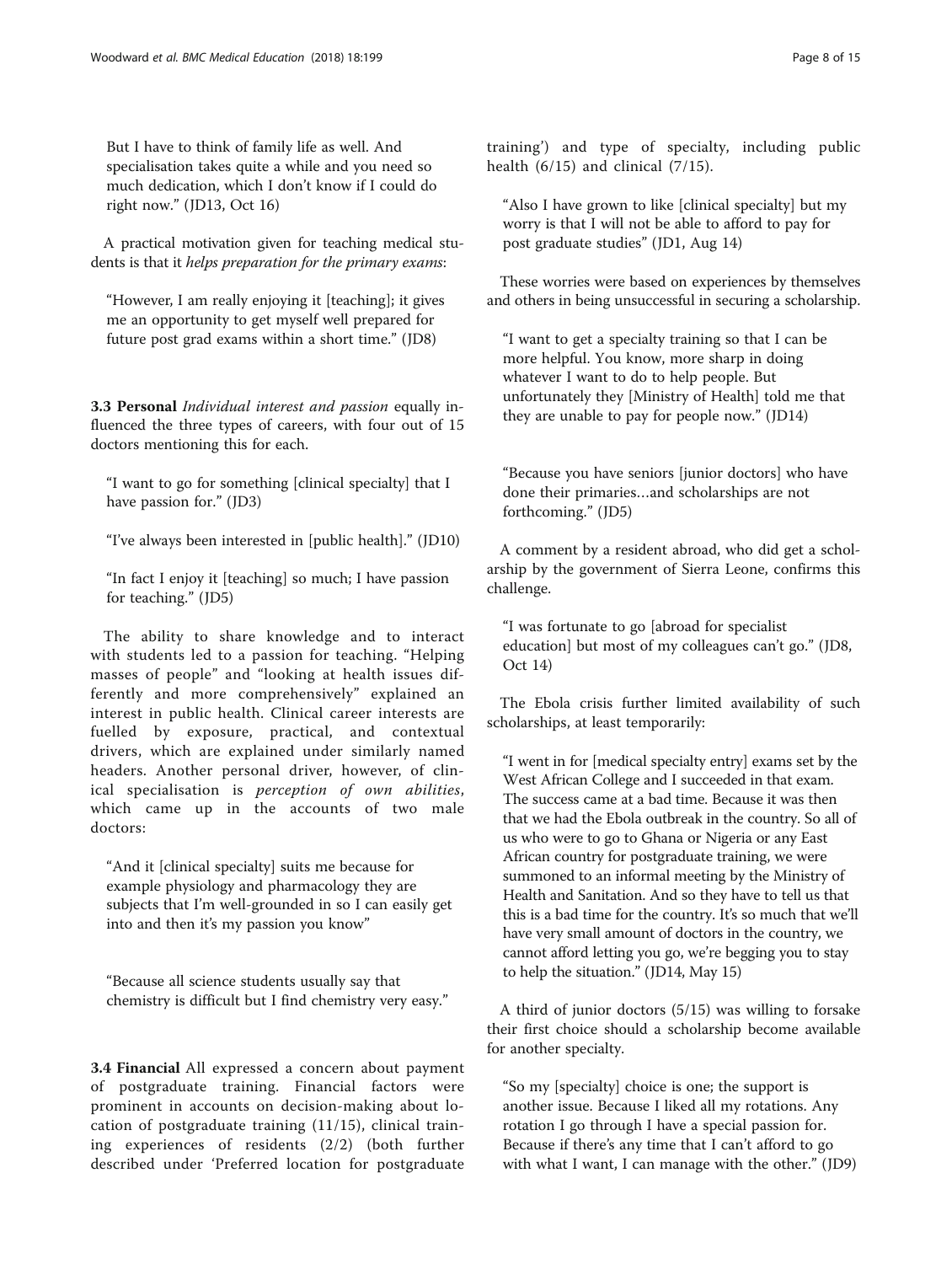Three considered self-funding clinical postgraduate training.

"Because even if it comes to the worst, even if the government cannot provide a grant for me, I will pay for my own." (JD12)

While two others commented not being able to afford further clinical education without a scholarship.

"I mean it's not very possible to work and raise up a few monies to pay for yourself for postgraduate studies, if you only work for the Ministry. So for such a situation you expect the Ministry at some point to provide some opportunities [for you] to go and study" (JD15, Oct 16)

None mentioned financial gains as reason for what clinical specialty they preferred (although majority did in terms of where to specialise; further outlined under 'Preferred location for postgraduate training'). One person even commented:

"They [colleagues] still ask me "Why can't you do something else after this?" Because there is no money in [clinical specialty]. Back home you will just be seeing patients for free…I've chosen my path. Nothing in my way will make me turn my back." (JD8, Nov 15)

Funding influenced commencement of a public health related course. Of the six doctors who applied for funding, two secured a scholarship and four were unsuccessful. And of those unsuccessful, two decided to self-fund their studies, while two others could not afford to do so.

"Yes I'm self-funding. Unfortunately, I couldn't get any scholarships, either national or international, so." (JD13, Oct 16)

"I wanted to do a Master's in Public Health online with one of the universities in the UK. I had already applied. And they came back and said the cost was 10,000 dollars. I mean I can't, there's no way I'm going to afford that." (JD2, Nov 2016)

3.5 Contextual Junior doctors spoke about the health needs of the people in Sierra Leone in decision-making on a certain clinical (3/15) and public health specialty (4/15).

"If there's anybody who needs healthcare it's mothers should come first. Because they are like providing the world for us. So I saw [in my internship] the types of

pains they [mothers] go through. And I had a change of mind that no I should stay here to help." (JD14)

"We have a lot of infectious diseases. A lot of tropical diseases to deal with. I find it good, being able to help people through their ailments. But I would like to take that to another level, you know, rather than sitting in the consulting room attending to individual patients, I would like to be able to be in a position to undertake programmes that would be preventative in nature." (JD6 Oct 16)

Demands of specific clinical specialists was also considered (3/15). One focused on Africa:

"Firstly, in Africa there is a shortage of doctors, especially [clinical specialty doctors]. So I would like to do [clinical specialty] because I intend to work there [in Africa]. And the demand for a [clinical specialty doctor] is high." (JD4)

A second doctor initially wanted to specialise in a medicine sub-specialty, however, did not see this "forthcoming" in Sierra Leone, where most people cannot afford this sub-specialty treatment and, therefore, changed ambitions towards a specialty in higher demand in the country. A third chose a certain specialty because not many colleagues were willing to:

"Because so many people [junior doctors] want to do [clinical specialty X]. And there's nobody who wants to do [clinical speciality Y]. And you see your country growing backward. Someone has to take that risk or let me say to specialise in [clinical specialty Y]." (JD11, Oct 14)

In addition, a shortage of lecturers at the medical school was a reason given by two doctors start helping to teach medical students:

"The department is short of lecturers. And I expressed my interest in that area of when I was in medical school. So there was a reason for me to be employed at that department. That's why. Shortage of lecturers." (JD8)

#### Theme 4. Preferred locations for PGME and motivations

Having described 'what' participants aspire to specialise in and for what reasons, this section outlines 'where' they hope to do such postgraduate training and why.

4.1 Locations Majority of junior doctors in this study considered doing their clinical specialisation in West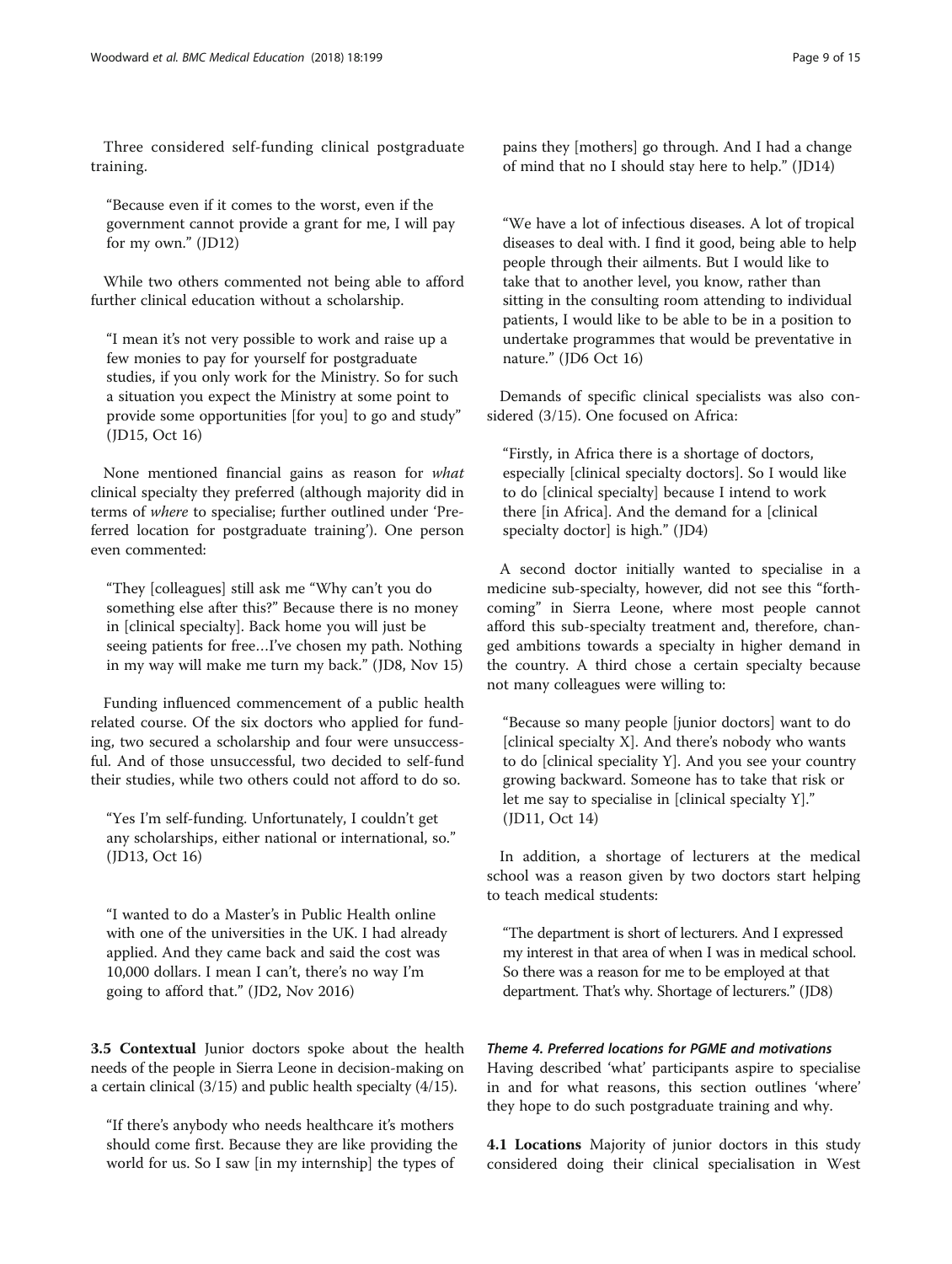Africa (12/15), including Sierra Leone, Nigeria and Ghana, but East Africa (5/15), especially Kenya and Uganda, and South Africa (1/15) were also given options. Six considered studying outside of Africa, such as the UK, Germany, Australia and the US. The UK and the Middle East were popular locations for public health related courses.

Several (6/15) expressed a preference for a specific country or region but most (9/15) were open for various options.

"Because I'm now looking for opportunities all over the place…I'm looking for the availability of such courses and looking at the costs and availability of sponsorship and the like." (JD6, Oct 16)

4.2 Motivations Four types of motivations can be distinguished: financial (12/15), practical (9/15), reputation (7/ 15), and social (6/15). Location was less prominent in accounts on the public health career and, therefore, these motivations apply to the clinical career only. The most commonly mentioned motivation is described first.

## 4.2.1 Financial

Twelve spoke about finance in relation to location choice of clinical PGME. Many (9/15) described the site of study as being dependent upon financial opportunities:

"Wherever there's an opportunity. Sierra Leone or somewhere else in Africa...Whether there's a scholarship available." (JD7)

Location preferences were also affected by perceptions of costs involved. Two doctors aspired to study in East Africa because the fees were less expensive than West Africa. Another wanted to go for West Africa because "I think it's the cheapest for now" and you pay "less than 350 dollars for the [entry] exam" (JD3). The lack of support for fees and living costs when studying abroad made one doctor lean towards staying in Sierra Leone:

"It's distressing because most our colleagues that are studying are out there, when you communicate with them, they are going through hardship. Imagine studying in another country, it's hard. It's hard even to study in your own country. Now you go out of the country: nobody to support you...You have to pay most of your tuition fees, and your food, you have to maybe pay for campus or you rent a hotel." (JD9)

Experiences of a resident on training abroad confirm this: "I'm not working in [country] so I'm finding it a bit difficult in terms of getting money". This same person felt the government scholarship - which required a yearly trip

to Sierra Leone to request continuation of this funding and renew study leave - was "not enough" to live by. Training in-country also involved financial strength. A resident explained having to self-fund travel to Nigeria and Ghana to complete rotations in sub-disciplines that are unavailable in Sierra Leone.

The prospect of an advantageous salary during and after residency training made one doctor sit the entry exam in a country outside of Africa:

"Once you pass [the primary exam] you enter and have a placement in a certain hospital. You enter a postgraduate programme and in four years time you become a specialist. And in fact, you don't pay to do the specialty, rather you're being paid to do the residency. So after four years you become a specialist and I get more money, much more than specialising in Nigeria, and coming back to Sierra Leone" (JD8)

## 4.2.2 Practical

Two practical considerations could be distinguished. The first is availability of preferred discipline (8/15). At the start of data collection (Nov 2013), the only specialty available in Sierra Leone was family medicine, which meant that, except those with an interest in becoming a family physician, had to go outside of the country to specialise.

"The problem we have in Sierra Leone is because we don't have postgraduate training in country so you have to go out." (JD3)

The second practical consideration is accessibility of the educational system (3/15). One junior doctor compared these systems for the US, UK and East Africa:

"For now, I mean America is very difficult to get into the system. All the ones that have gone to sit the USMLE [United States Medical Licensing Exam] are taking a very long year to enter the system. In England there is the PLAB [Professional and Linguistic Assessments Board], if you get the exam right, you still have a long list for you to be entered into the system. So I think now people are going towards East Africa: Kenya, Uganda." (JD1)

#### 4.2.3 Reputation

Doctors in this study judged reputation using online research but also by receiving advise from senior and junior colleagues and via their own international experiences (many travelled and worked within and outside of Africa for electives, conferences, and family visits). This reputation was judged either positively or negatively.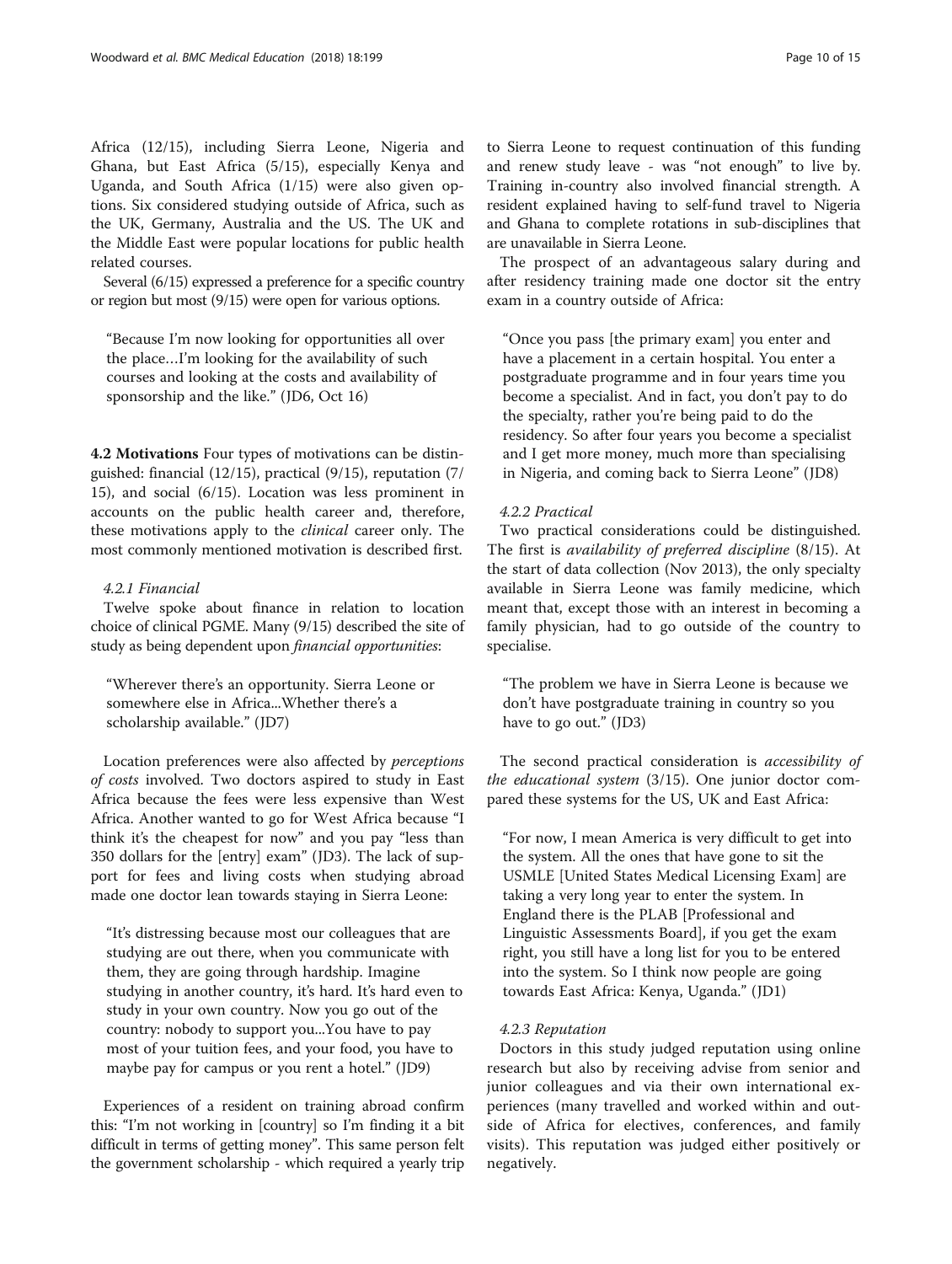Positive reputation (3/15) was especially a 'pull' towards higher income countries like Europe, the US and South Africa. One doctor felt the "number one" place to study medicine was [country  $X$ ] and another felt [country  $Y$ ] was the best for surgery: "They have Nobel-prize winners in cardiac surgery."

Negative reputation (4/15) on the other hand acted as a push factor outside of West Africa. A medical officer was deterred by the amount of strikes by doctors in this region:

"In Nigeria they are having so many strikes. If you go there for postgraduate training you spent more than the time you are expected to complete. It is frustrating…For Ghana, I think it's better compared to Nigeria from what I've heard about strikes. Generally, in West Africa they have this problem of strikes, strikes, strikes." (JD1, Oct 16)

Two other junior doctors were hesitant to study in Sierra Leone. One was worried about the sustainability, "We don't know, when we're accredited, if it's going to be a sustainable thing" (JD9), and another did not want to be in the inception stage: "In Sierra Leone when something starts, it's going to take some time before that thing gets going well." (JD8). One doctor was in this trial stage and had been enrolled to start surgery specialisation (which got partial accreditation in February 2016). By the end of this study (November 2016), however, this person had not yet started training as welfare issues still had to be resolved. Another resident wished to have trained elsewhere:

"If I had to do this all over again I wouldn't choose to do this here [in Sierra Leone]. It's been so difficult. It's been fraught with so much frustrations and limitations and difficulties that usually I don't think would exist in other places."

## 4.2.4 Social

Social ties were a motivation to study in- (3/15) and outside (3/15) of Sierra Leone. Two female doctors wanted to be close to their children and therefore would opt to stay.

"Well I think that the best thing to do it [specialisation] is from here [Sierra Leone]. If we're accredited, then I don't think I would leave my family behind, especially my daughter, to go to any place to study." (Oct 16)

A male doctor preferred Sierra Leone as "being away from home, is just, too much." (Oct 16).

Three others were interested in studying in certain high-income countries partly because they had family and/or friends there.

Theme 5. Postgraduate medical education in Sierra Leone This final results section presents the views of key informants on the potential benefits and challenges of the expansion of PGME in Sierra Leone.

5.1 Observed benefits Through analysis of the accounts of key informants on postgraduate medical education, four different benefits could be distinguished. First, over a third of informants (6/16) believed that training residents in-country is more "cost-effective" (PM4) than training them abroad, "which is really expensive in so many ways" (SC14). A policy maker added that: "you would be able to train more [residents] with the same resources you train people outside [of Sierra Leone]" (PM8).

A quarter (4/16; of which 2 NGO workers) expressed a second advantage being that residents contribute to "serving your country" (NGO6) whilst in training. Although, as highlighted by another NGO worker, a "hybrid" model might be preferable where residents gain experience in Sierra Leone and *outside* where there is "a hospital that actually works and [they can] see what it's like to go on a functioning ward round" (NGO12).

Third, four others (4/16; of which 2 senior clinicians) felt that having specialist training in-country allows for improved quality control and helps to create an academic atmosphere. Two of these added that such an atmosphere would motivate junior doctors to (more quickly) start specialisation as "there's something to look forward to" (SC15).

Fourth, several key informants (3/16) explained an underlying reason to develop postgraduate medical education in house is to prevent attrition of doctors.

"But most of the time where we [in Sierra Leone] loose them [junior doctors] is the fact that we do not have the post-graduate training in-country. You know strengthen the accreditation. So somebody [junior doctor] would go for post-graduate [training abroad] and then it's left with the grace of God to say 'When I'm through I come back'. Yes but if you train [residents] internally I'm sure we have more percentage we are able to retain." (PM8)

The issue of doctors going abroad to specialise and not always coming back to their home country - despite being 'bonded' to return and work for several years in civil service - was also highlighted by six other informants.

5.2 Perceived challenges The main obstacle for the development of specialist medical training highlighted by key informants (6/16) were capacity constraints. Participants explained a certain number of human resources, infrastructural requirements, quality control and governance measurements, need to be in place to fulfil the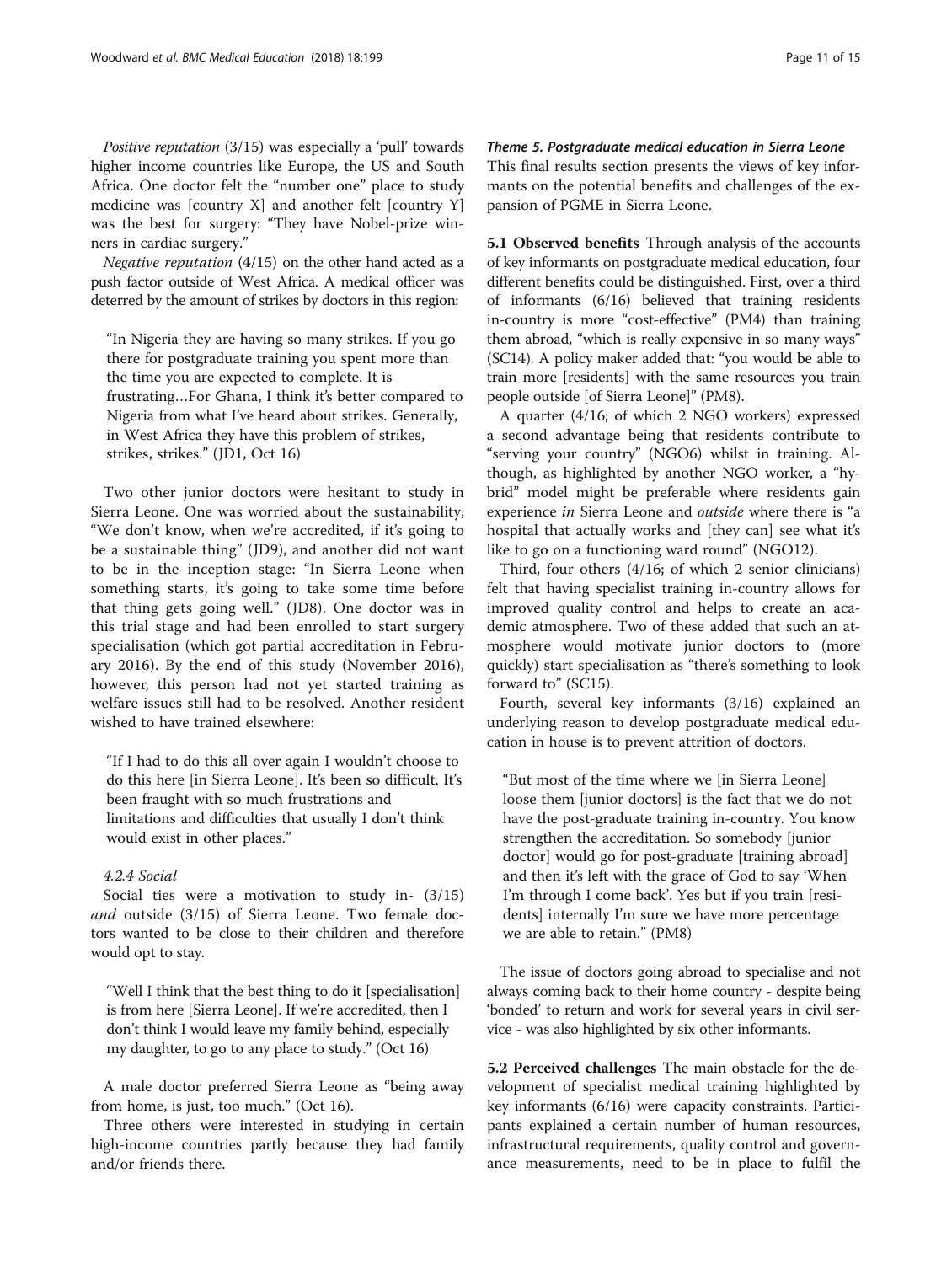criteria of the WAPMC and for educational Departments to gain temporary, and eventually permanent, accreditation.

"For your institutions to be accredited you have to fulfil certain criteria. The criteria you have to fulfil include number of trainers and the quality of people. The quality is not a problem as I said that's very high but the number is the problem that we have. And also you need to have certain basic equipment for you to be able to train [residents]." (SC11)

"You [institution] can't get accredited unless you have a radiology department…you can't get accredited if don't have running water in all the taps...Have to have all the sort of political things in place, which technically they're on the road to that because they [politicians] have written part of the Act of parliament and things. But you [institution] also need the staff to fill it [institution]. And you need the curriculums, the exams, you need the quality control." (NGO2)

Particularly the dearth of specialists was found problematic. Two NGO workers were concerned about the high costs attached to hiring clinicians from other West African countries to achieve the necessary minimum number of Fellows able to train residents.

An NGO worker highlighted the need to eventually create a "self-sustaining" system (NGO2); where newly trained Sierra Leonean specialists contribute PG training by mentoring residents. This requires junior doctors currently studying abroad to return, which is not easy with the culture of out-migration prevalent amongst the medical workforce: Five out of the six senior clinicians interviewed got their undergraduate and PG medical degrees from foreign Universities. Half of key informants (8/16) highlighted attrition issues amongst doctors.

Positively a handful of local informants (5/16) observed that currently fewer physicians leave the country than several years ago because of increased salaries (SC11,PM3,PM10,PM16) and improved "conditions of service" (SC11,PM16), including availability of "basic equipment in hospitals" (SC11) and "drugs" (PM16), better "prospect for training" (SC7,PM16) and "promotion" (PM4), and generally a more organised health system (PM16). Besides these pull factors, it helped that recently international policies were implemented to reduce "resource snatching from developing countries" (SC7) meaning Sierra Leonean medical graduates "are more or less forced to stay" (SC11).

Another challenge raised by informants concerns the difficulty to attract residents to train in Family Medicine (the only specialty training available in-country at the

time of data collection). A senior clinician outlined that although there was capacity to "train as much as eight junior residents" (SC15) in this specialty there was only one in training at the time of the interview. Two NGO workers believed this might be because the value of family physicians is not fully recognised in Sierra Leone. In agreement, a local clinician explained that West Africans previously did not understand the "concept" of family medicine although "it's catching up now" (SC15).

## **Discussion**

This study has provided an insight into the career preferences of junior doctors in Sierra Leone. Our sample of junior doctors' specialty preferences are broadly similar to findings of three comparable studies in Africa [\[28](#page-14-0)–[30](#page-14-0)]. A notable difference is the unpopularity of paediatrics. This might be explained by the implementation of Free Healthcare Initiative (FHCI) in 2009, which increased the work-load for those working in maternal and child health [[31](#page-14-0)] and likely minimised out-of-pocket payments, making it less financially attractive to work with children.

Female junior participants desired medical over surgery related specialties (as defined by the WAPMC). Comparable results were found in relevant studies from SSA [\[28](#page-14-0), [32](#page-14-0)] and high-income settings [[33,](#page-14-0) [34\]](#page-14-0). The anticipated amount of standing involved in surgery was why female doctors in this study were deterred from becoming a surgeon. A similar reason was given by female doctors from Zimbabwe; the nature of surgical work was perceived as too demanding [\[32\]](#page-14-0). Other than one female doctor considering time with family as reason to pursue a public health focused career and two preferring to stay in Sierra Leone for PGME to be close to their children, no obvious gender differences were found in this study.

Study findings indicate a variety of factors may influence medical specialty decision-making, which is consistent with results from a European literature review [\[35\]](#page-14-0). Factors associated with specialty preferences are more difficult to compare with the literature in SSA, due to differences in terminology and conceptual frameworks. However, two common (and related) themes are the impact of positive experiences during prior undergraduate exposure [\[29](#page-14-0)], and personal interest and skills [\[28\]](#page-14-0).

Results from this research suggest that most junior doctors in Sierra Leone will likely enter a career that has a mix of clinical, academic and public health elements. For example, consultants in Connaught (the main teaching hospital) typically function as clinicians (for public inpatient and outpatient, in addition to private outpatient practice outside of hospital precinct), academics (teaching students from COMAHS, and performing research as local principal investigators) and administrators/public health practitioners (various roles in hospital and the national health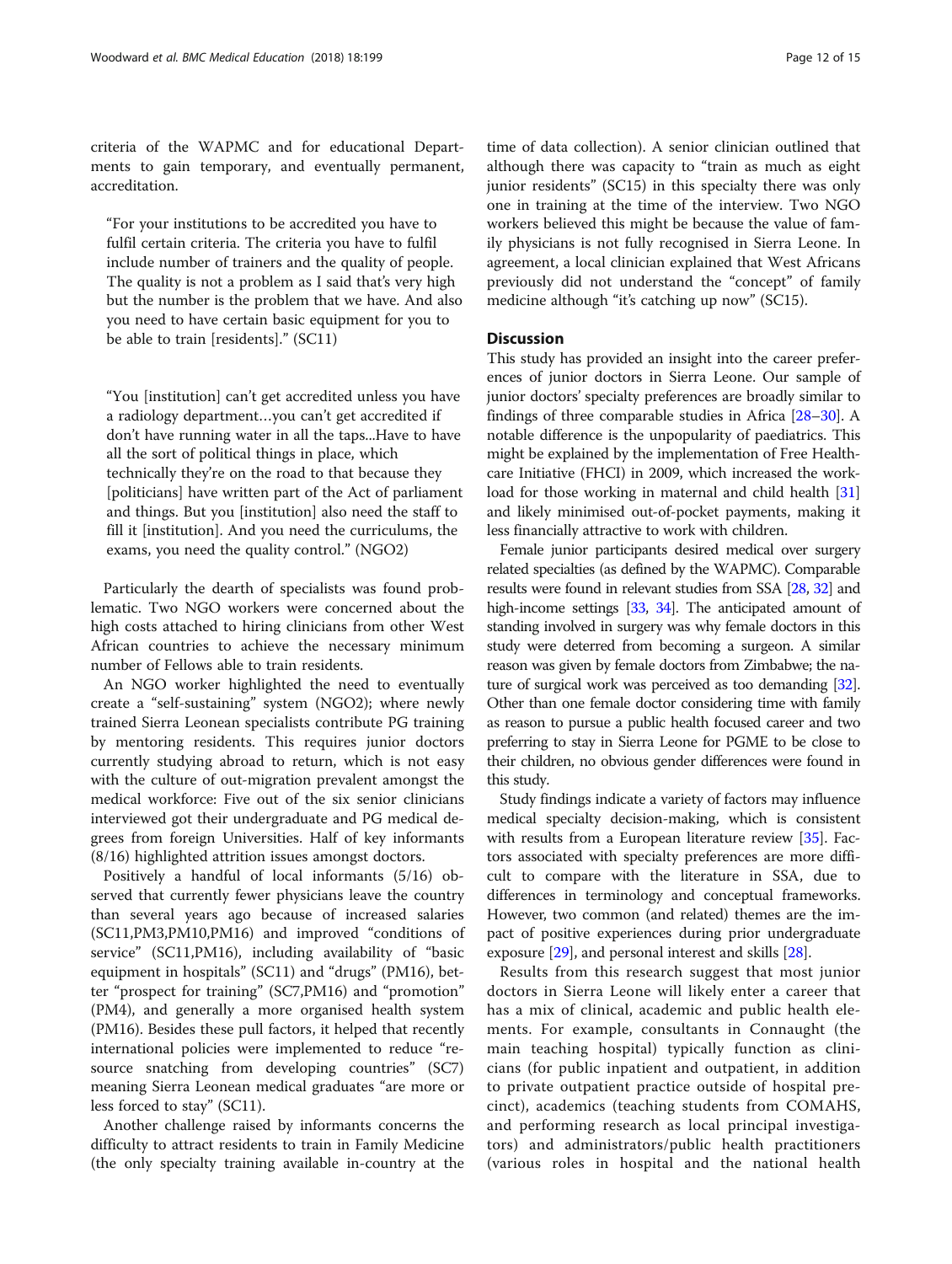system). Possible reasons for occupying multiple roles include the shortage of senior doctors and the attraction of additional income (just for teaching as administrative duties are not reimbursed). Junior doctors may be expected to follow these norms in their own careers.

A significant contribution of the current study, owing to its longitudinal nature, is the finding of fluidity of specialisation preferences over a relative short time span of 3 years, which is consistent with findings from follow-up studies in high income settings [[33,](#page-14-0) [36](#page-14-0)]. This suggests that preferences may be amenable to being shaped by policy action in desirable directions. Additionally, there may be value in routine longitudinal collection of data on specialty preferences to inform HRH planning.

This study revealed the importance of exposure via clinical rotations and role models for the formation of career preferences. Role modelling has previously been shown to influence medical career choices [[37](#page-14-0)]. A review identified three types of attributes of positive doctor role models: clinical attributes (e.g. knowledge and skills, humanistic behaviours like empathy and compassion), teaching skills (e.g. creating a supportive educational environment), and personal qualities (e.g. effective interpersonal skills, integrity, leadership) [\[37](#page-14-0)]. A possible strategy for COMAHS is, therefore, to raise awareness amongst senior clinicians and lecturers of the effects their skills, attitudes and behaviours may have on the career decision-making of their junior colleagues. Additionally, the medical school may consider introducing formal career counselling for medical students and/or interns to guide their specialty choices.

Another finding is the mismatch between junior doctors' specialisation preferences and HRH planners' projections of requirements for optimal functioning of the health system

Table 6 Needs for different medical specialists, adapted from the National Health Sector Strategic Plan 2010–2015 [[38](#page-14-0)]

| Specialty                                 | Specialist gap (No. needed) |  |  |
|-------------------------------------------|-----------------------------|--|--|
| Family Medicine / General Practice        | 35                          |  |  |
| Radiology                                 | 29                          |  |  |
| Paediatrics                               | 28                          |  |  |
| Internal medicine (Physician Specialists) | 21                          |  |  |
| Obs/gyn                                   | 21                          |  |  |
| Ophthalmology                             | 21                          |  |  |
| Psychiatry                                | 12                          |  |  |
| Anaesthesiology                           | 11                          |  |  |
| Gastroenterology                          | 8                           |  |  |
| Nephrology                                | 8                           |  |  |
| Neurology                                 | 8                           |  |  |
| Neurosurgery                              | 8                           |  |  |
| Otorhinolaryngology (ENT)                 | 7                           |  |  |

(see Table 6) [\[38\]](#page-14-0). For instance, Family Medicine, which shows the greatest specialist gap, has failed to attract residents to fill its training capacity, despite being the oldest continually functioning PGME programme in Sierra Leone. The fact that Family Medicine is based in a private instead of a public institution might underlie this problem. Policy action is needed that accounts for both the specialisation preferences of junior doctors in Sierra Leone, and the skill mix needs of the health system. As mentioned above, the introduction of formal career counselling might be beneficial in directing the career choices of young doctors. Another possible strategy is to make more and timely scholarships available for these doctors to pursue postgraduate training. This study has shown that financial factors were not just deciding in what junior doctors preferred to specialise in, but also when they could start PGME and where (i.e. country).

Our findings suggest that certain factors are favourable for development of PGME locally. Young Sierra Leonean doctors are fully committed to specialising, and prepared to seek this elsewhere if in-country opportunities are not viable. Together with the recent policy developments, the current conditions may represent a special window of opportunity. The costs and challenges to developing PGME can be daunting, as highlighted by key informants of this study, but these investments may be plausibly compensated for by increasing health service capacity and quality in the medium-term, and reducing attrition of doctors in the long run [\[39](#page-14-0)–[41\]](#page-14-0).

## Limitations

This study has several limitations which should be taken into account. Firstly, results are based on the views of a limited and purposively selected sample of junior doctors and key informants. Consequently, results may not be generalisable to the entire junior doctor population in Sierra Leone. Nevertheless, this exploratory and in-depth study provides a useful basis for further research, which should preferably use a larger randomly selected sample of junior doctors, and possibly have a quantitative or mixed-methods design.

Secondly, the sample of junior doctors  $(n = 15)$  only included two residents (i.e. doctors in postgraduate training), although it did include one specialising inside and one outside of Sierra Leone. Consequently, results are focused on specialty preferences and not actual choices. Career preferences change over time, as shown by this follow-up study as in previous research [\[36](#page-14-0), [42](#page-14-0)–[44\]](#page-14-0), and therefore specialty preferences measured at one point in time may be different from eventual career choices. More research is needed on the specialty choices and experiences of Sierra Leonean medical residents, preferably comparing those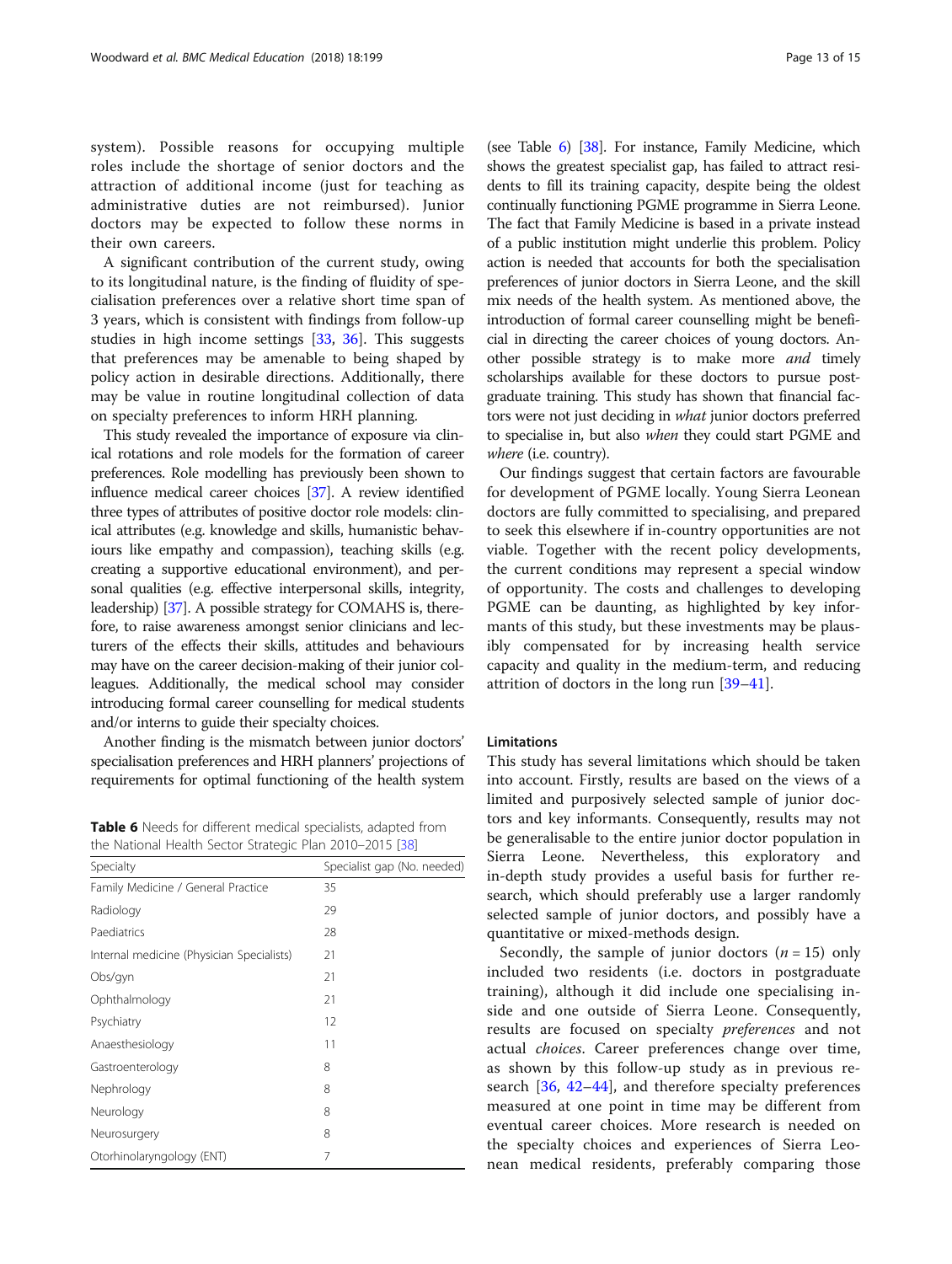<span id="page-13-0"></span>training in different countries or regions (e.g. Sierra Leone, West Africa, East Africa, US, Europe etc) and those specialising in a variety of medical disciplines.

Thirdly, one fourth of junior doctors (4/15; 3 male, 1 female) dropped out during the three-year follow-up study. Although two still provided a diary (one at 8 months, another at 12 months) these four doctors did not respond to email requests for a further interview. This means possible changes in their specialisation preferences could not be traced. One explanation for drop out is that follow-up interviews were solely conducted via Skype/ phone (for financial and safety (Ebola crisis) considerations); online research methods are known for their diminished response rate [\[45\]](#page-14-0). Another reason could be that participants did not have the time to continue to be involved in this study. No reasons, however, were given for not responding so their actual reasons might be different from these, meaning it is not possible to provide recommendations to overcome this challenge.

## Conclusion

This study has provided an insight into the career aspirations of junior doctors in Sierra Leone. Additionally, based on viewpoints of key informants, it showed potential benefits (cost-effectiveness, decreasing loss of doctors, enhancing quality control) and challenges (capacity constraints) of the development of PGME in this low-income and crisis-affected country. Study findings are timely - there is currently momentum to expand PGME in Sierra Leone and may guide those involved in this expansion about how possibly to influence junior doctors in their career decision-making. The qualitative nature and small sample of this study requires caution in generalising findings to other settings. Once PGME has become more established, further research will be needed to explore whether increasing PGME opportunities locally has influenced the career preferences and choices of newly graduated Sierra Leonean doctors, and eventually increased the number of medical specialists in the country.

## Additional file

[Additional file 1:](https://doi.org/10.1186/s12909-018-1292-1) "Literature review". This document contains details (i.e. search strategy and summary results) of the literature review conducted as part of this paper on postgraduate medical education and specialisation aspirations, choices and experiences of junior doctors in Sub-Saharan African and in low-income and /or post-conflict settings globally. (PDF 298 kb)

#### Abbreviations

COMAHS: College of Medicine and Allied Health Sciences; GoSL: Government of Sierra Leone; HRH: Human resources for health; JD: Junior doctor; KSLP: King's Sierra Leone Partnership; MoHS: Ministry of Health and Sanitation; NGO: Non-governmental (NGO) worker; PG: Postgraduate; PGME: Postgraduate medical education; PM: Policy maker; QL: Qualitative longitudinal; SC: Senior clinician; SLCPCHS: Sierra Leone Council for Postgraduate Colleges of Health Specialists; SSA: Sub-Saharan Africa;

THCA: Teaching Hospital Complex Administration; TS: Senior teaching staff; WAC: West African College; WACP: West African College of Physicians; WACS: West African College of Surgeons; WAPMC: West African Postgraduate Medical College

#### Acknowledgements

We would like to thank all those who participated in this study, especially the junior doctors. In addition, Dr. Paula Baraitser and Dr. Susan Fairley Murray (both from King's College London) provided advice in the design of this study and Dr. Leonard Gordon-Harris and Dr. TB Kamara (the University of Sierra Leone) gave feedback on the manuscript.

#### Funding

Fieldwork for this study was partly funded by the King's Centre for Global Health and Health Partnerships, King's College London.

#### Availability of data and materials

Individual privacy could be compromised if data is made publicly available. For this reason, data cannot be shared.

#### Authors' contributions

Designed the study: AW and AL. Collected the data: AW. Analysed the data: AW with feedback from EGL and NR. Wrote the first draft of the manuscript: AW with NR and EGL. Conducted the literature review: NR and AW. Contributed to the writing of the manuscript: AL. All authors read and approved the final manuscript.

#### Ethics approval and consent to participate

Participants were provided with an information sheet that explained the aims of the study and related risks and benefits. All participants gave written consent. Ethical approval was granted for 3 years by the King's College London Ethics Committee (PNM/12/13–74) on 19 February 2013 and the Sierra Leone Ethics and Scientific Review Committee on 24 July 2013. In February 2016 both Committees gave a one-year extension to complete follow-up data collection.

#### Consent for publication

Not applicable.

#### Competing interests

The authors declare that they have no competing interests.

#### Publisher's Note

Springer Nature remains neutral with regard to jurisdictional claims in published maps and institutional affiliations.

#### Author details

<sup>1</sup>King's Centre for Global Health and Health Partnerships, School of Population Health and Environmental Sciences, Faculty of Life Sciences & Medicine, King's College London, London, UK. <sup>2</sup>Ministry of Health, Government of Sierra Leone, West African College of Physicians, Freetown, Sierra Leone. <sup>3</sup>King's Sierra Leone Partnership, King's Centre for Global Health and Health Partnerships, School of Population Health and Environmental Sciences, Faculty of Life Sciences & Medicine, King's College London, London, UK.

#### Received: 7 January 2018 Accepted: 25 July 2018 Published online: 15 August 2018

#### References

- 1. WHO. Everybody's business. Strengthening health systems to improve health outcomes. WHO's Framework for Action. 2007. [http://apps.who.int/](http://apps.who.int/iris/handle/10665/43918) [iris/handle/10665/43918](http://apps.who.int/iris/handle/10665/43918). Accessed 14 Dec 2017.
- 2. WHO. Policies and practices of countries that are experiencing a crisis in human resources for health: tracking survey. 2010. [http://www.who.int/hrh/](http://www.who.int/hrh/resources/observer6/en) [resources/observer6/en/.](http://www.who.int/hrh/resources/observer6/en) Accessed 12 Dec 2017.
- 3. Roome E, Raven J, Martineau T. Human resource management in post-conflict health systems: review of research and knowledge gaps. Confl Heal. 2014;8:2.
- 4. Kruk ME, Myers M, Varpilah ST, Dahn BT. What is a resilient health system? Lessons from Ebola. Lancet. 2015;385:1910–2.